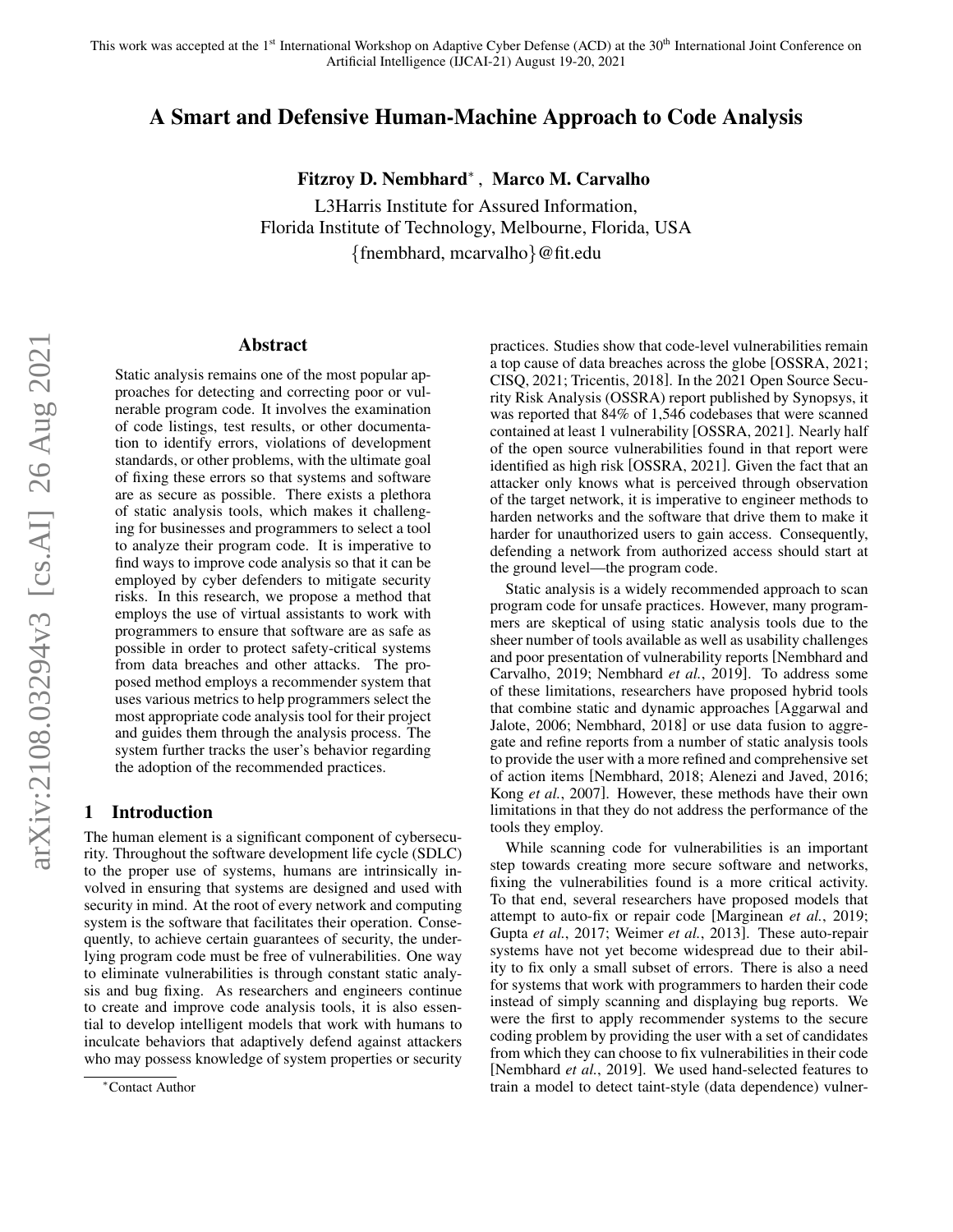abilities in program code. Our system, named VulIntel (Vulnerability Intellisensor), monitors program code as the programmer types, checks for unsafe practices, and then makes recommendations accordingly. We ranked the fixes using similarity metrics in order to provide the user with code that is most similar to the one being developed. In addition, we proposed a system that employs the use of virtual assistants to guide programmers as they scan their code for vulnerabilities [\[Nembhard and Carvalho, 2021\]](#page-4-11). The system features a plug-and-play (PnP) model that can use *any* code analyzer to scan a given project. The system was tested with Google Assistant and PMD code analyzer. The results demonstrate a seamless coordination of man and machine in an effort to encourage programmers to produce secure code.

In this position paper, we propose further enhancements to the model discussed in [\[Nembhard and Carvalho, 2021\]](#page-4-11). The proposed improvements include adding a recommender system that is enriched with knowledge regarding existing static analysis tools, building behavioral models that provide insights into the kinds of fixes that programmers choose, and tracking how users respond to a virtual agent that guides them in making defensive decisions regarding the security of their code and networks. The knowledge base will include information regarding static analysis tools such as trends and reviews, tool descriptions, types of projects targeted, etc, in order to help the programmer select the best tool to scan their project. The ultimate goals are: 1) to increase the adoption of static analysis tools in the SDLC by teaming up users with a virtual assistant and recommender system to make code analysis more intelligent and human-centered, 2) to capture data that will help us understand how humans respond to secure recommendations, and 3) to foil insider threats that may be introduced during coding. The rest of the paper is organized as follows: Section [2](#page-1-0) presents background information on techniques that will be employed in the proposed model. We discuss our proposed approach in Section [3](#page-1-1) and present our conclusion in Section [4.](#page-3-1)

# <span id="page-1-0"></span>2 Background

In this section, we discuss briefly some existing approaches that can be used to enrich a recommender system with knowledge about static analyzers as well as making the system more adaptive in its selection of a tool for a given project.

### 2.1 Topic Models

A topic model is a generative model for documents, which specifies a probabilistic procedure by which documents can be generated [\[Steyvers and Griffiths, 2007\]](#page-4-12). Inversely, topic models can be used as an unsupervised machine learning technique to automatically cluster word groups and similar expressions that best characterize a set of documents. Existing research has shown that topic models can be mined from source code [\[Nembhard](#page-4-13) *et al.*, 2017; [Linstead](#page-4-14) *et al.*, [2007\]](#page-4-14). Latent Dirichlet Allocation (LDA) is one example of a topic model that has been known to perform well in this domain [\[Linstead](#page-4-14) *et al.*, 2007]. This is due to the fact that programmers tend to use informative keywords to name variables, methods, and classes, in addition to comments that describe the purpose of their code [\[Nembhard](#page-4-13) *et al.*, 2017; [Mirakhorli and Cleland-Huang, 2016\]](#page-4-15). These latent topics can be used to provide information on the overall focus or goal of a project.

### 2.2 Topic Memory Networks for Short Text Classification

[Zeng *et al.*[, 2018\]](#page-4-16) proposed Topic Memory Networks (TMN) for short text classification (for example, tool descriptions, reviews, etc). The proposed network consists of three major components: 1) a neural topic model (NTM), which is based on a variational auto-encoder [\[Kingma and Welling, 2013\]](#page-4-17), to induce latent topics, 2) a topic memory mechanism that maps the inferred latent topics to classification features, and 3) a text classifier, which produces the final classification labels for instances [Zeng *et al.*[, 2018\]](#page-4-16).

Given  $X = x_1, x_2, \ldots, x_M$  as the input with M short text instances, each instance  $x$  is processed into two representations: 1) a bag-of-words (BoW) term vector  $x_{BoW} \in \mathbb{R}^V$ and 2) a word index sequence vector  $x_{Seq} \in \mathbb{R}^L$ , where V is the vocabulary size and L is the sequence length.  $x_{BoW}$  is fed into the neural topic model to induce latent topics. The NTM is described in a manner similar to LDA, where each instance x has a topic mixture  $\theta$  that is represented as a K-dimensional distribution. Each topic  $k$  is represented by a word distribution  $\phi k$  over the given vocabulary. However, unlike LDA, in TMN, an encoder estimates the prior parameters and a decoder describes the generation story while the additional distributional vectors  $\theta$  and  $\phi$  yield latent topic representations [Zeng *et al.*[, 2018\]](#page-4-16). Thus, topic memory networks are useful for understanding the purpose of a tool given a short review or description.

# <span id="page-1-1"></span>3 Proposed Human-Machine Approach to Code Analysis

In this section, we describe the proposed approach for teaming humans with a virtual assistant to interactively scan and fix vulnerabilities in program code. Figure [1](#page-1-2) shows the architecture of the proposed framework. The system has 5 main

<span id="page-1-2"></span>

Figure 1: Proposed human-machine approach to code analysis with enhancements highlighted using a dashed border.

components: a virtual assistant, a system integration framework, a code analyzer, a recommender system, and an analytics and insights component. The existing framework, as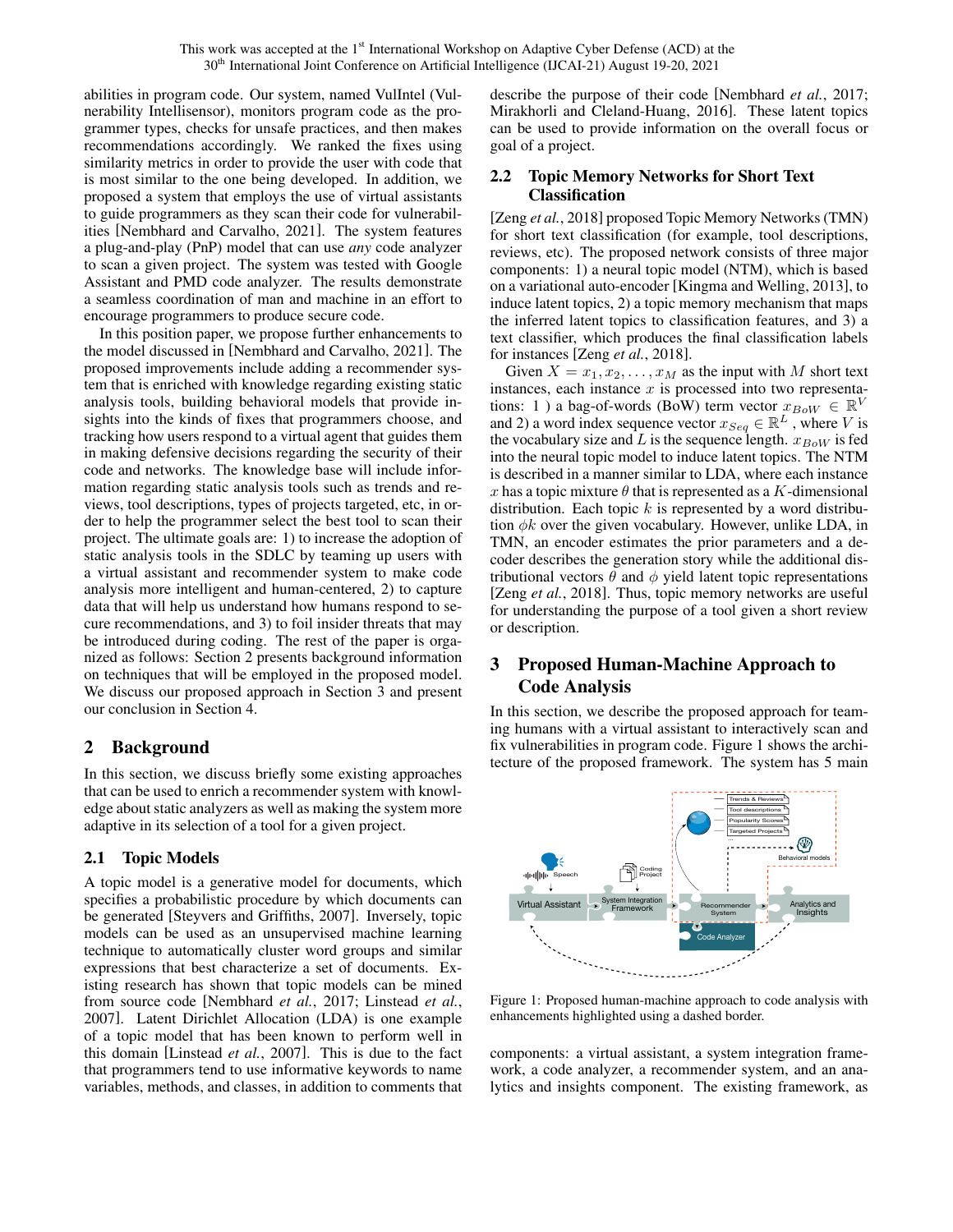described in [\[Nembhard and Carvalho, 2021\]](#page-4-11), involves creating and incorporating a Google Assistant app with a system integration framework that allows a user to conversationally scan a coding project for vulnerabilities. The user communicates with the virtual assistant using their voice, and web services backed by Google conversation APIs and local IDE plugins are used to contextualize the user's request to determine which project the user would like to scan. The system integration framework then uses a code analyzer to scan the system under test for unsafe code. Currently, the user may work with the virtual assistant to summarize vulnerabilities found and even email the user a vulnerability scan report.

The additions proposed in this work are highlighted with a dashed border in Figure [1.](#page-1-2) We now describe key components in the framework and the proposed improvements.

### 3.1 The Machine: A Virtual Assistant

A virtual assistant, or voice assistant, is a software agent that uses voice recognition, language processing algorithms, and voice synthesis to listen to specific voice commands and return relevant information or perform specific tasks on behalf of the user [\[Alan, 2021\]](#page-3-2). Voice commands are usually converted to text and processed by cloud-based services to determine the user's intent. Once intent has been determined, natural language processing (NLP) algorithms backed by machine learning and AI are used to map the user's request to the most applicable function. Google Assistant was chosen as the virtual assistant for this research due to its popularity and easy-to-use App Engine [\[App Engine, 2021\]](#page-4-18) and Dialogflow [\[Dialogflow, 2021\]](#page-4-19) platforms. Google App Engine is a cloud computing platform as a service (PaaS) for developing and hosting web applications. Dialogflow is a natural language understanding platform that allows users to design and integrate a conversational user interface into a mobile app, web application, device, bot, interactive voice response system, etc. [\[Dialogflow, 2021\]](#page-4-19).

The purpose of the virtual assistant is to work synchronously with the user to perform code analysis in a userfriendly environment. As a cloud-based agent, the virtual assistant can carry out tasks in a speedy and efficient manner as the user multitasks. Traditional code analysis frameworks may require users to manually configure system preferences or specify certain parameters in order for the analysis tool to work effectively. This may reduce the programmer's productivity and discourage use of static analysis tools altogether. Our goal is to automate many of these manual tasks by allowing the agent to perform tasks on behalf of the user. Figure [2](#page-2-0) captures a subset of the intents already incorporated into the system [\[Nembhard and Carvalho, 2021\]](#page-4-11). As shown in the diagram, the agent can work with the user to select a repository or coding project to scan, trigger the code analyzer to perform the scan, and summarize the results found. More intents will be added to make the system more robust, active and responsive in the way it works with humans.

### 3.2 Achieving Adaptability using a Recommender System

Our existing framework [\[Nembhard and Carvalho, 2021\]](#page-4-11) can only use one code analyzer. We intend to integrate a recom-

<span id="page-2-0"></span>

Figure 2: Subset of Dialogflow intents already incorporated into the framework

mender system with the model so that the system can adaptively work with humans to select the most appropriate code analyzer. Information retrieval and text mining techniques will be used to collect data to enrich the knowledge base of the recommender system by including performance metrics and descriptions of existing tools so that it can recommend a code analyzer for a given project based on factors such as security, project size, project type, etc. Recommending a tool for a given project will make the system more adaptable to the unique security challenges facing a given institution, thus enabling experts to better ward off threats to their cyberinfrastructure.

Adaptability can be achieved by fortifying the recommender system with both hand-selected and automatically selected data. Most static analysis tools have websites that include short descriptions of the types of projects/errors that the tool targets. The Gartner Magic Quadrant [\[Gartner Magic](#page-4-20) [Quadrant, 2021\]](#page-4-20) and Gartner Peer Insights [\[Gartner Peer In](#page-4-21)[sights, 2021\]](#page-4-21) also include customer reviews and ratings for several static analysis tools that can provide a wealth of information for the recommender system. Topic models and topic networks, which were discussed in Section [2,](#page-1-0) will be used to map tools to topics and source code to topics in order to recommend the most appropriate tool for a given project. In other words, topic networks will be used to augment topic models so the recommender system can suggest the most appropriate tool for a project even when very little information about a tool is provided.

### 3.3 Behavioral Models

Humans play an important role in the overall security and wellbeing of any computing system. The National Security Agency (NSA) lists "understanding and accounting for human behavior" as one of the five hard problems of cybersecurity [Scala *et al.*[, 2019\]](#page-4-22). However, many designers of code analysis systems do not take into account the behaviors of humans regarding proper use and adoption of code analyzers. As users interact with the virtual assistant and their cod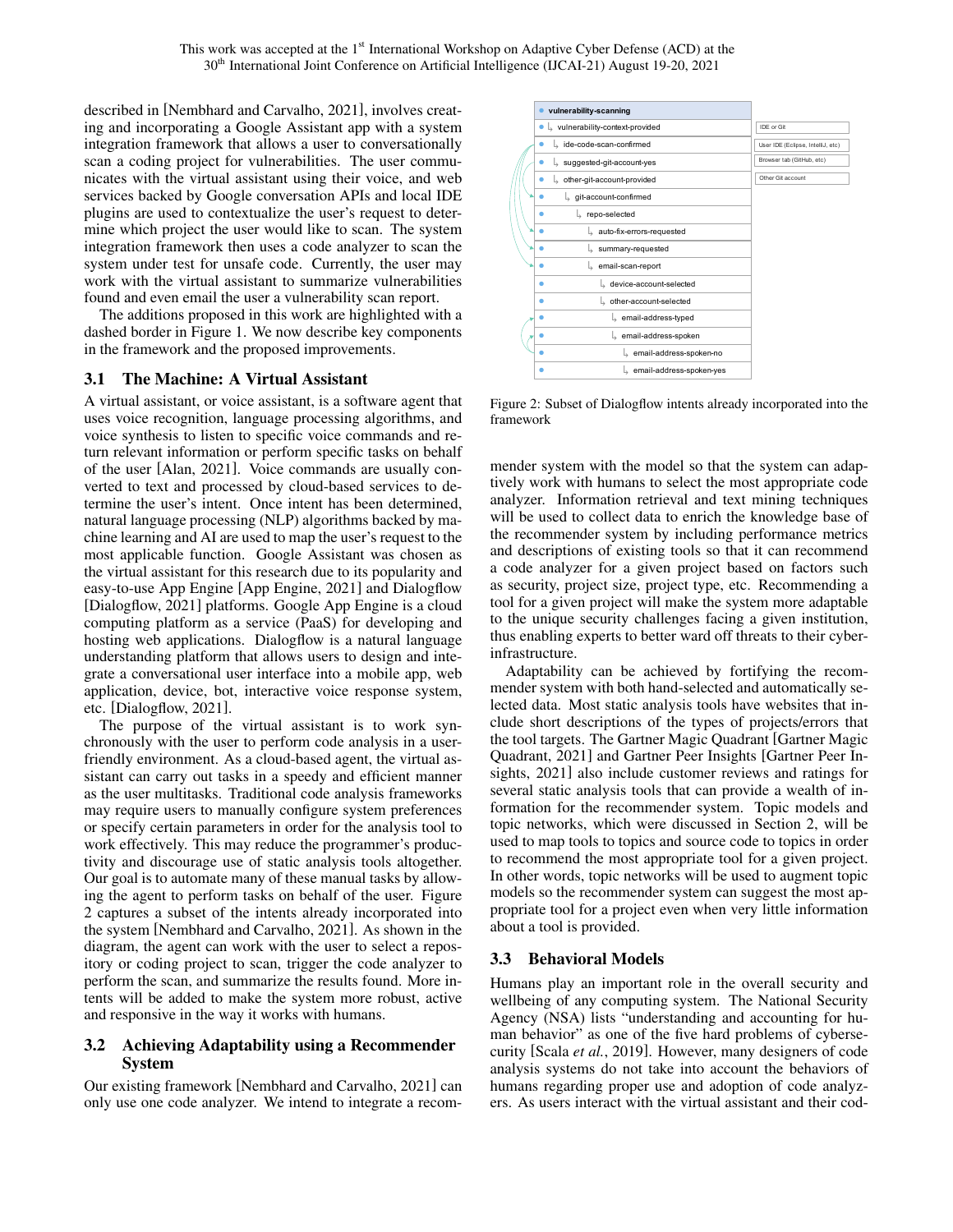ing environment, we intend to collect data that can be used to model and understand human behavior in their response to code analysis. This kind of data will help us identify actions taken by users that lead to weaknesses in their coding projects. We also plan to use severity scores of vulnerabilities to determine potential impact on software security especially when recommendations are ignored by users. These models will also help to identify insider threats where programmers may intentionally reject secure practices and leave systems open to attacks.

Modeling context and diverse speech with Dialogflow is currently limited as the designer has to manually enumerate all user intents using a tree-like structure. This limitation can be observed in Figure [2.](#page-2-0) Further, once a user breaks the flow of a conversation, Dialogflow does not memorize the states or trail taken by the user. Research shows that attention and memory can be modeled using Long-shortterm memory (LSTM) networks, which are a specific recurrent neural network (RNN) architecture that was designed to model temporal sequences and their long-range dependencies more accurately than conventional RNNs [Chen *et al.*[, 2019;](#page-4-23) Sak *et al.*[, 2014;](#page-4-24) [Hochreiter and Schmidhuber, 1997\]](#page-4-25). In our research, we will explore the feasibility of integrating LSTMs with Dialogflow intents to handle more complex state-switching to make the conversation more realistic. Figure [3](#page-3-3) shows an example state machine that models several paths that could be taken as users interact with the system. For example, a user may not like the results provided by a certain code analyzer and give an excuse or ask that a different tool be used. LSTMs will facilitate such types of deviations in the conversation.

<span id="page-3-3"></span>

Figure 3: An example state machine showing the dynamic nature of conversations between a user and a virtual assistant

The path followed by the user as they communicate with the assistant will be used to create a behavioral model that will provide insights into how users use the code analysis framework. Figure [4](#page-3-4) shows preliminary features, including data-types, that can be used to describe human behavior as it relates to the adoption of safe practices during coding. Some example features include a time series of the times that a particular recommendation was given for a project, a Boolean value to indicate whether the recommendation was adopted into the codebase, and the transition model that represents the steps followed by the user in the analysis process, to name a few. Behavioral models will be created using machine learning techniques such a ensemble methods and neural networks. We also intend to use feature selection to determine the most appropriate features based on the collected data.

<span id="page-3-4"></span>

Figure 4: Subset of proposed behavioral features to be captured by the recommender system

### <span id="page-3-1"></span>4 Conclusion and Future Work

In this position paper, we proposed enhancements to an existing human-centered code scanning framework that will make it more resilient in mitigating vulnerabilities and adaptive against insider threats. The existing system employs a virtual assistant that works with programmers to scan their code for vulnerabilities. The current system, while novel, is limited in that it uses a fixed static analysis tool and it does not adaptively defend against insider threats.

Our subsequent plans are to implement the enhancements proposed in this paper. These enhancements include the addition of a recommender system that recommends and uses a code analyzer based on the user's preferences and the system under test. The model will be enriched with information such as tool descriptions, trends and reviews, target projects, etc, which will allow us to use advances in topic modeling to make appropriate recommendations. Further, as programmers use the proposed system, it will build behavioral models that will help analysts spot insider threats and take necessary actions to eliminate or discourage practices that may expose the network and its underlying software to unauthorized and malicious users. The system will be evaluated using user studies in the form of A/B testing where participants will use various tools to scan their code and report on their experiences.

#### References

- <span id="page-3-0"></span>[Aggarwal and Jalote, 2006] A. Aggarwal and P. Jalote. Integrating static and dynamic analysis for detecting vulnerabilities. In *30th Annual International Computer Software and Applications Conference (COMPSAC'06)*, volume 1, pages 343–350, Sept 2006.
- <span id="page-3-2"></span>[Alan, 2021] What is a voice assistant? [https://alan.app/](https://alan.app/blog/voiceassistant-2/) [blog/voiceassistant-2/,](https://alan.app/blog/voiceassistant-2/) April 2021. Accessed: 2021-04- 23.